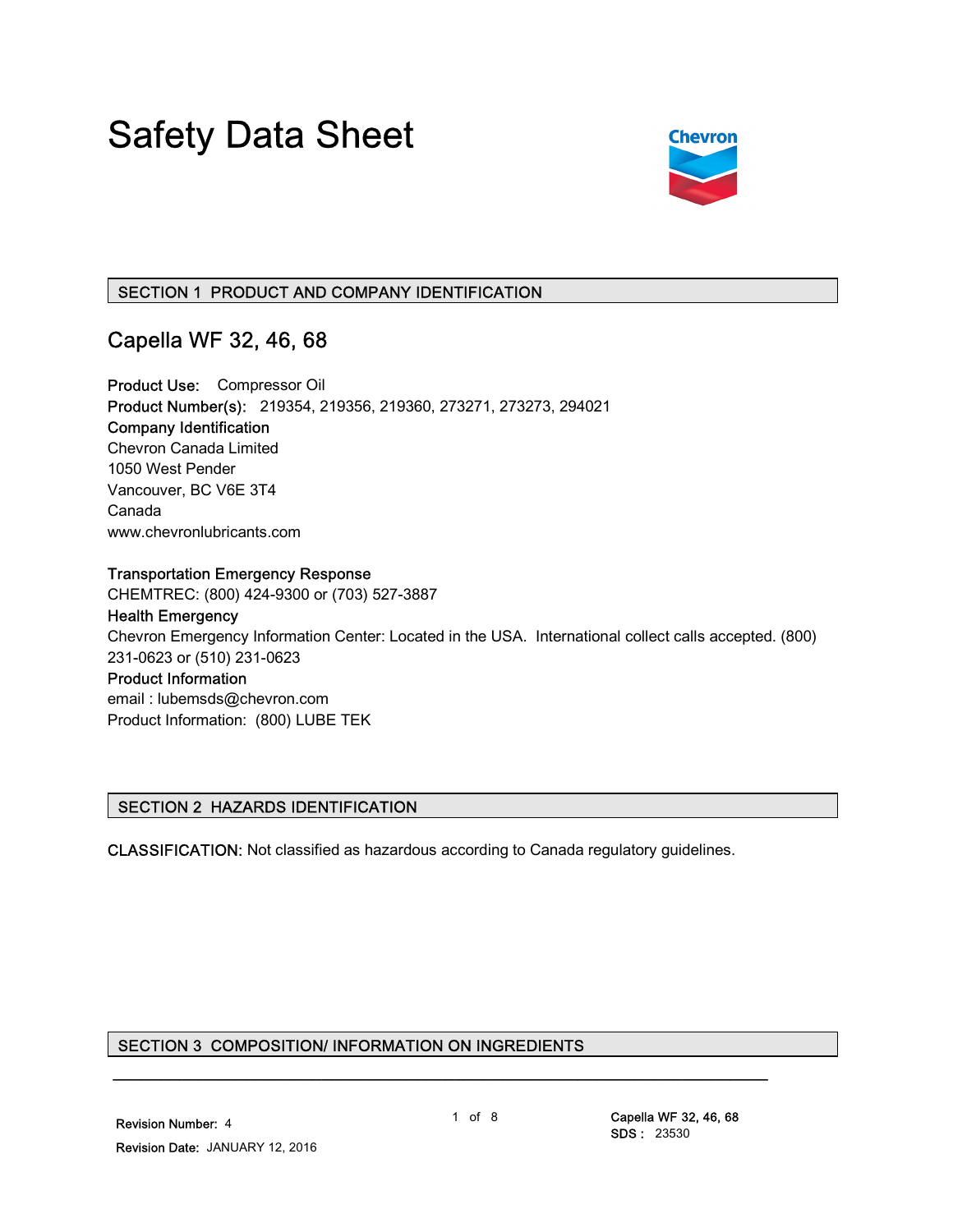| <b>COMPONENTS</b>                      | <b>CAS NUMBER</b> | <b>I AMOUNT</b> |
|----------------------------------------|-------------------|-----------------|
| Highly refined mineral oil (C15 - C50) | Mixture           | 100 %wt/wt      |

Information on ingredients that are considered Controlled Products and/or that appear on the WHMIS Ingredient Disclosure List (IDL) is provided as required by the Canadian Hazardous Products Act (HPA, Sections 13 and 14). Ingredients considered hazardous under the OSHA Hazard Communication Standard, 29 CFR 1910.1200, are also listed. See Section 15 for additional regulatory information.

# SECTION 4 FIRST AID MEASURES

#### Description of first aid measures

Eye: No specific first aid measures are required. As a precaution, remove contact lenses, if worn, and flush eyes with water.

Skin: No specific first aid measures are required. As a precaution, remove clothing and shoes if contaminated. To remove the material from skin, use soap and water. Discard contaminated clothing and shoes or thoroughly clean before reuse.

Ingestion: No specific first aid measures are required. Do not induce vomiting. As a precaution, get medical advice.

Inhalation: No specific first aid measures are required. If exposed to excessive levels of material in the air, move the exposed person to fresh air. Get medical attention if coughing or respiratory discomfort occurs.

# Most important symptoms and effects, both acute and delayed IMMEDIATE HEALTH EFFECTS

Eye: Not expected to cause prolonged or significant eye irritation.

Skin: Contact with the skin is not expected to cause prolonged or significant irritation. Contact with the skin is not expected to cause an allergic skin response. Not expected to be harmful to internal organs if absorbed through the skin.

Ingestion: Not expected to be harmful if swallowed.

Inhalation: Not expected to be harmful if inhaled. Contains a petroleum-based mineral oil. May cause respiratory irritation or other pulmonary effects following prolonged or repeated inhalation of oil mist at airborne levels above the recommended mineral oil mist exposure limit. Symptoms of respiratory irritation may include coughing and difficulty breathing.

Indication of any immediate medical attention and special treatment needed Not Applicable

\_\_\_\_\_\_\_\_\_\_\_\_\_\_\_\_\_\_\_\_\_\_\_\_\_\_\_\_\_\_\_\_\_\_\_\_\_\_\_\_\_\_\_\_\_\_\_\_\_\_\_\_\_\_\_\_\_\_\_\_\_\_\_\_\_\_\_\_\_

# SECTION 5 FIRE FIGHTING MEASURES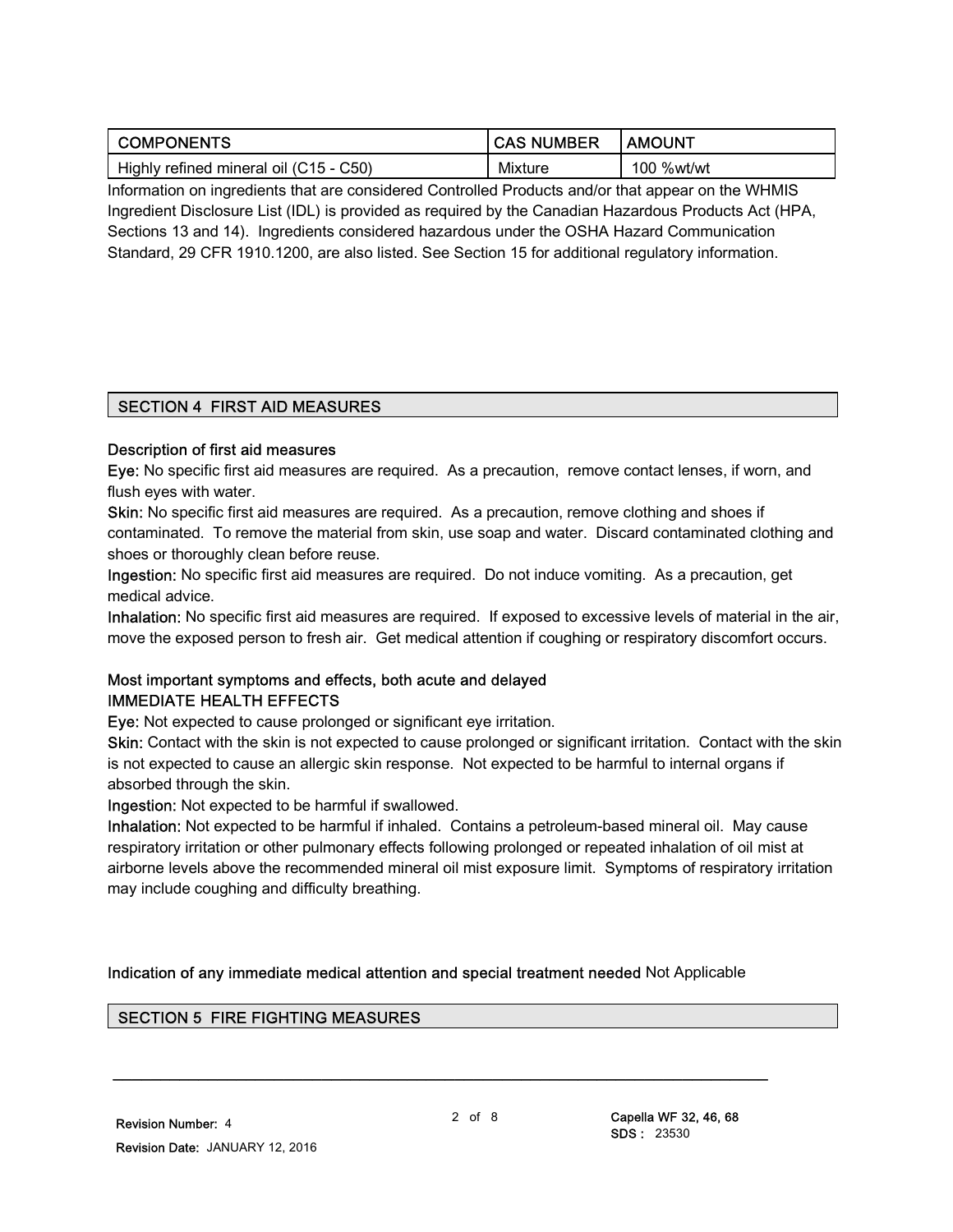EXTINGUISHING MEDIA: Use water fog, foam, dry chemical or carbon dioxide (CO2) to extinguish flames.

# PROTECTION OF FIRE FIGHTERS:

Fire Fighting Instructions: This material will burn although it is not easily ignited. See Section 7 for proper handling and storage. For fires involving this material, do not enter any enclosed or confined fire space without proper protective equipment, including self-contained breathing apparatus.

Combustion Products: Highly dependent on combustion conditions. A complex mixture of airborne solids, liquids, and gases including carbon monoxide, carbon dioxide, and unidentified organic compounds will be evolved when this material undergoes combustion.

# SECTION 6 ACCIDENTAL RELEASE MEASURES

Protective Measures: Eliminate all sources of ignition in vicinity of spilled material.

Spill Management: Stop the source of the release if you can do it without risk. Contain release to prevent further contamination of soil, surface water or groundwater. Clean up spill as soon as possible, observing precautions in Exposure Controls/Personal Protection. Use appropriate techniques such as applying non-combustible absorbent materials or pumping. Where feasible and appropriate, remove contaminated soil. Place contaminated materials in disposable containers and dispose of in a manner consistent with applicable regulations.

Reporting: Report spills to local authorities as appropriate or required.

# SECTION 7 HANDLING AND STORAGE

General Handling Information: Avoid contaminating soil or releasing this material into sewage and drainage systems and bodies of water.

Precautionary Measures: Keep out of the reach of children.

Static Hazard: Electrostatic charge may accumulate and create a hazardous condition when handling this material. To minimize this hazard, bonding and grounding may be necessary but may not, by themselves, be sufficient. Review all operations which have the potential of generating and accumulating an electrostatic charge and/or a flammable atmosphere (including tank and container filling, splash filling, tank cleaning, sampling, gauging, switch loading, filtering, mixing, agitation, and vacuum truck operations) and use appropriate mitigating procedures.

Container Warnings: Container is not designed to contain pressure. Do not use pressure to empty container or it may rupture with explosive force. Empty containers retain product residue (solid, liquid, and/or vapor) and can be dangerous. Do not pressurize, cut, weld, braze, solder, drill, grind, or expose such containers to heat, flame, sparks, static electricity, or other sources of ignition. They may explode and cause injury or death. Empty containers should be completely drained, properly closed, and promptly returned to a drum reconditioner or disposed of properly.

# SECTION 8 EXPOSURE CONTROLS/PERSONAL PROTECTION

# GENERAL CONSIDERATIONS: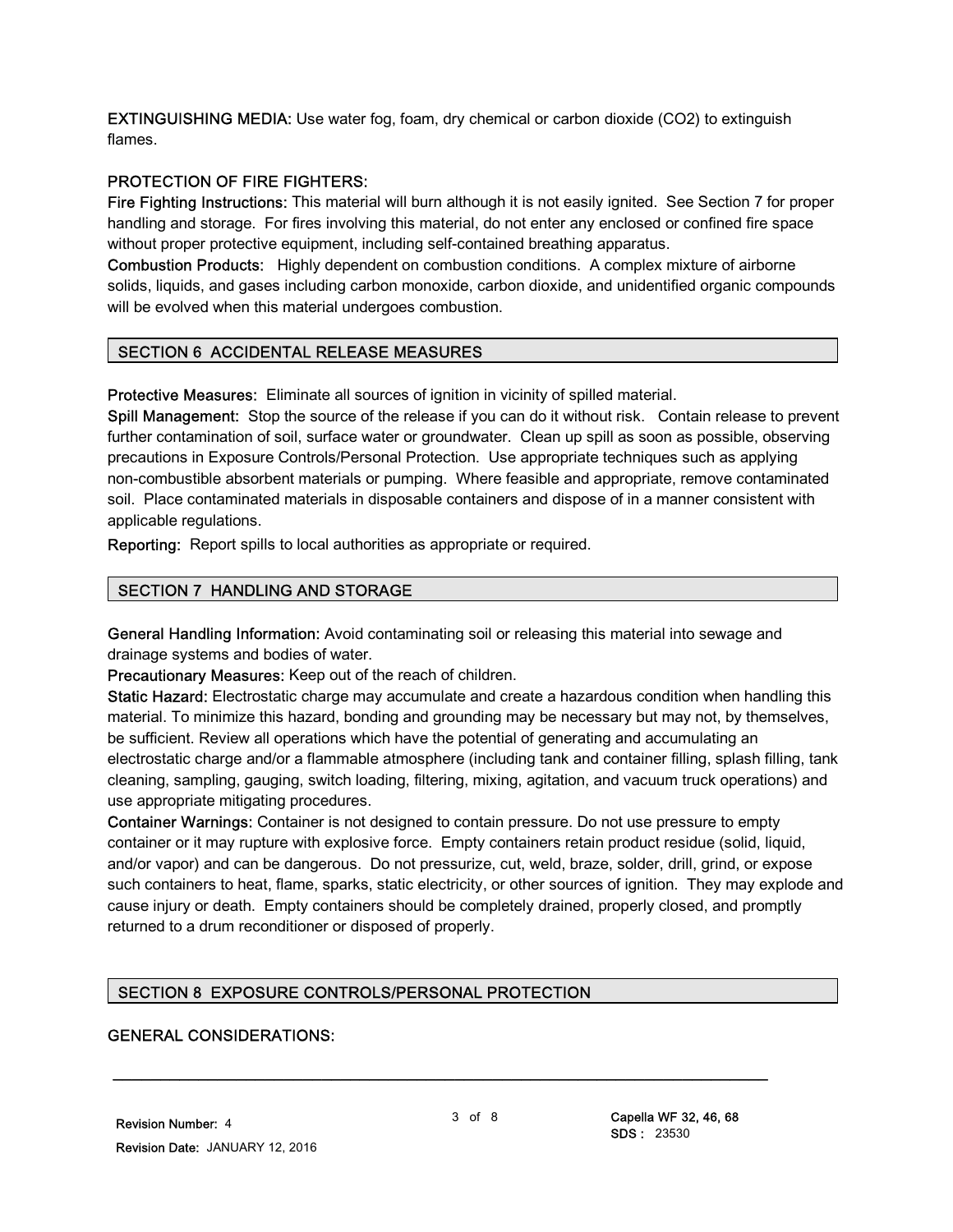Consider the potential hazards of this material (see Section 2), applicable exposure limits, job activities, and other substances in the work place when designing engineering controls and selecting personal protective equipment. If engineering controls or work practices are not adequate to prevent exposure to harmful levels of this material, the personal protective equipment listed below is recommended. The user should read and understand all instructions and limitations supplied with the equipment since protection is usually provided for a limited time or under certain circumstances.

#### ENGINEERING CONTROLS:

Use in a well-ventilated area.

#### PERSONAL PROTECTIVE EQUIPMENT

Eye/Face Protection: No special eye protection is normally required. Where splashing is possible, wear safety glasses with side shields as a good safety practice.

Skin Protection: No special protective clothing is normally required. Where splashing is possible, select protective clothing depending on operations conducted, physical requirements and other substances in the workplace. Suggested materials for protective gloves include: Silver Shield, Viton, Nitrile Rubber. Respiratory Protection: No respiratory protection is normally required.

If user operations generate an oil mist, determine if airborne concentrations are below the occupational exposure limit for mineral oil mist. If not, wear an approved respirator that provides adequate protection from the measured concentrations of this material. For air-purifying respirators use a particulate cartridge. Use a positive pressure air-supplying respirator in circumstances where air-purifying respirators may not provide adequate protection.

#### Occupational Exposure Limits:

| Component                                | Country/<br>Agency | <b>TWA</b>          | <b>STEL</b>       | Ceiling | Notation                 |
|------------------------------------------|--------------------|---------------------|-------------------|---------|--------------------------|
| Highly refined mineral oil (C15 -<br>C50 | <b>ACGIH</b>       | $5 \,\mathrm{mq/m}$ | $10 \text{ mg/m}$ | $- -$   | $\overline{\phantom{m}}$ |

 NOTE ON OCCUPATIONAL EXPOSURE LIMITS: Consult local authorities for acceptable provincial values in Canada. Consult the Canadian Standards Association Standard Z94.4-2011 Selection, Use and Care of Respirators.

#### SECTION 9 PHYSICAL AND CHEMICAL PROPERTIES

#### Attention: the data below are typical values and do not constitute a specification.

Color: Amber Physical State: Liquid Odor: Petroleum odor Odor Threshold: No data available pH: Not Applicable Vapor Pressure: <  $0.01$  mmHg (Estimated) @ 37.8 °C (100 °F) Vapor Density (Air = 1):  $>1$  (Estimated) Initial Boiling Point: 315°C (599°F) (Estimated)

\_\_\_\_\_\_\_\_\_\_\_\_\_\_\_\_\_\_\_\_\_\_\_\_\_\_\_\_\_\_\_\_\_\_\_\_\_\_\_\_\_\_\_\_\_\_\_\_\_\_\_\_\_\_\_\_\_\_\_\_\_\_\_\_\_\_\_\_\_

4 of 8 Capella WF 32, 46, 68 SDS : 23530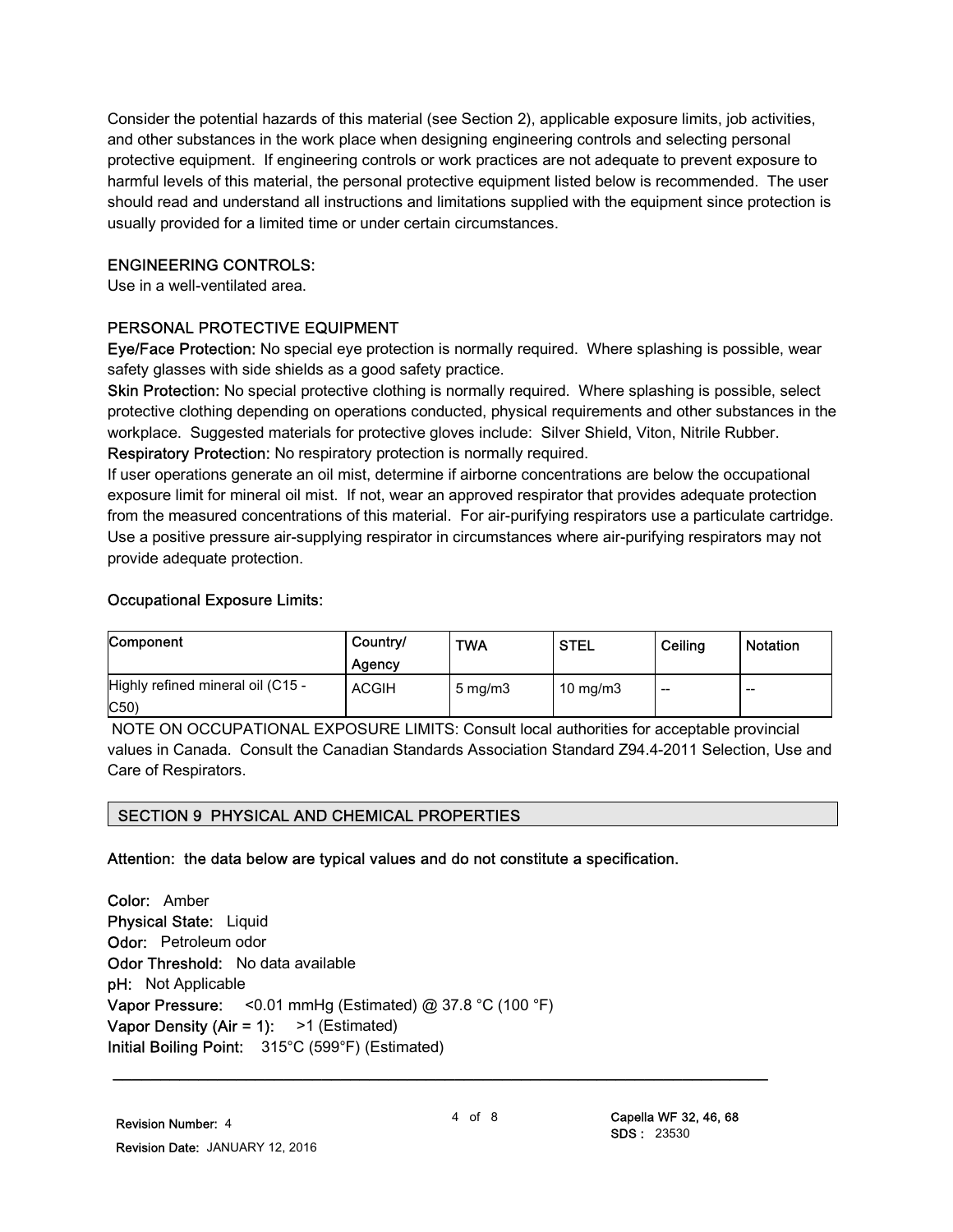Solubility: Soluble in hydrocarbons; insoluble in water Freezing Point: Not Applicable Melting Point: No data available Density: 0.90 kg/l @ 15.6°C (60.1°F) (Estimated) Viscosity: 28.80 mm2/s @ 40°C (104°F) Minimum Coefficient of Therm. Expansion / °F: Not Applicable Evaporation Rate: No data available Decomposition temperature: No data available Octanol/Water Partition Coefficient: No data available

FLAMMABLE PROPERTIES: Flammability (solid, gas): No Data Available

Flashpoint: (Cleveland Open Cup) 164 °C (327 °F) Minimum Autoignition: No data available

Flammability (Explosive) Limits (% by volume in air): Lower: Not Applicable Upper: Not Applicable

# SECTION 10 STABILITY AND REACTIVITY

Reactivity: May react with strong acids or strong oxidizing agents, such as chlorates, nitrates, peroxides, etc.

Chemical Stability: This material is considered stable under normal ambient and anticipated storage and handling conditions of temperature and pressure.

Incompatibility With Other Materials: Not applicable Hazardous Decomposition Products: None known (None expected)

Hazardous Polymerization: Hazardous polymerization will not occur.

Sensitivity to Mechanical Impact: No.

# SECTION 11 TOXICOLOGICAL INFORMATION

Information on toxicological effects

Serious Eye Damage/Irritation: The eye irritation hazard is based on evaluation of data for product components.

Skin Corrosion/Irritation: The skin irritation hazard is based on evaluation of data for product components.

Skin Sensitization: The skin sensitization hazard is based on evaluation of data for product components.

Acute Dermal Toxicity: The acute dermal toxicity hazard is based on evaluation of data for product components.

Acute Oral Toxicity: The acute oral toxicity hazard is based on evaluation of data for product components.

Acute Inhalation Toxicity: The acute inhalation toxicity hazard is based on evaluation of data for product components.For additional information on the acute toxicity of the components, call the technical information center.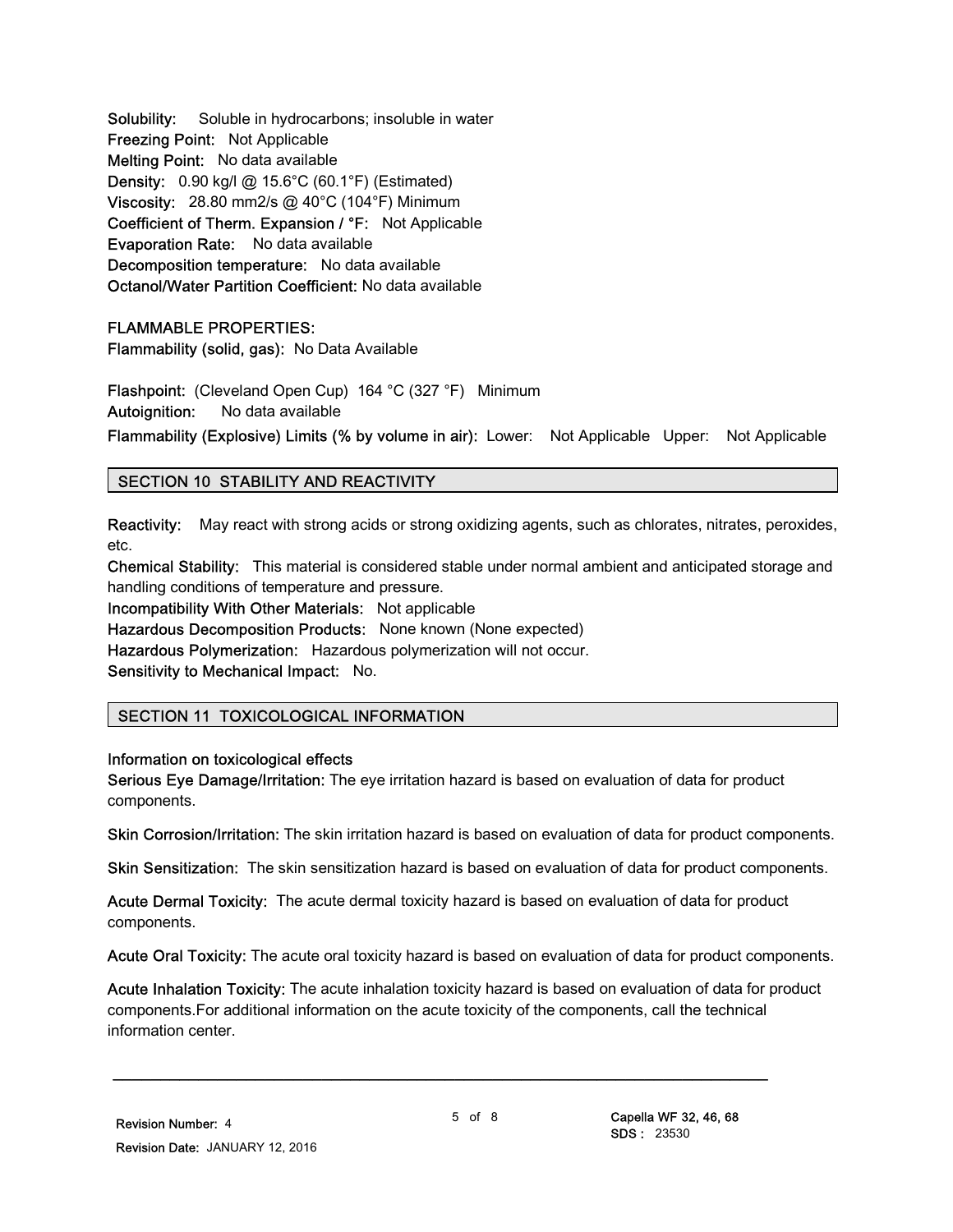#### Acute Toxicity Estimate: Not Determined

Germ Cell Mutagenicity: The hazard evaluation is based on data for components or a similar material.

Carcinogenicity: The hazard evaluation is based on data for components or a similar material.

Reproductive Toxicity: The hazard evaluation is based on data for components or a similar material.

Specific Target Organ Toxicity - Single Exposure: The hazard evaluation is based on data for components or a similar material.

Specific Target Organ Toxicity - Repeated Exposure: The hazard evaluation is based on data for components or a similar material.

#### ADDITIONAL TOXICOLOGY INFORMATION:

 This product contains petroleum base oils which may be refined by various processes including severe solvent extraction, severe hydrocracking, or severe hydrotreating. None of the oils requires a cancer warning under the OSHA Hazard Communication Standard (29 CFR 1910.1200). These oils have not been listed in the National Toxicology Program (NTP) Annual Report nor have they been classified by the International Agency for Research on Cancer (IARC) as; carcinogenic to humans (Group 1), probably carcinogenic to humans (Group 2A), or possibly carcinogenic to humans (Group 2B).

 These oils have not been classified by the American Conference of Governmental Industrial Hygienists (ACGIH) as: confirmed human carcinogen (A1), suspected human carcinogen (A2), or confirmed animal carcinogen with unknown relevance to humans (A3).

# SECTION 12 ECOLOGICAL INFORMATION

#### **ECOTOXICITY**

This material is not expected to be harmful to aquatic organisms.

The product has not been tested. The statement has been derived from the properties of the individual components.

#### **MOBILITY**

No data available.

#### PERSISTENCE AND DEGRADABILITY

This material is not expected to be readily biodegradable. The biodegradability of this material is based on an evaluation of data for the components or a similar material.

The product has not been tested. The statement has been derived from the properties of the individual components.

\_\_\_\_\_\_\_\_\_\_\_\_\_\_\_\_\_\_\_\_\_\_\_\_\_\_\_\_\_\_\_\_\_\_\_\_\_\_\_\_\_\_\_\_\_\_\_\_\_\_\_\_\_\_\_\_\_\_\_\_\_\_\_\_\_\_\_\_\_

#### POTENTIAL TO BIOACCUMULATE

Bioconcentration Factor: No data available.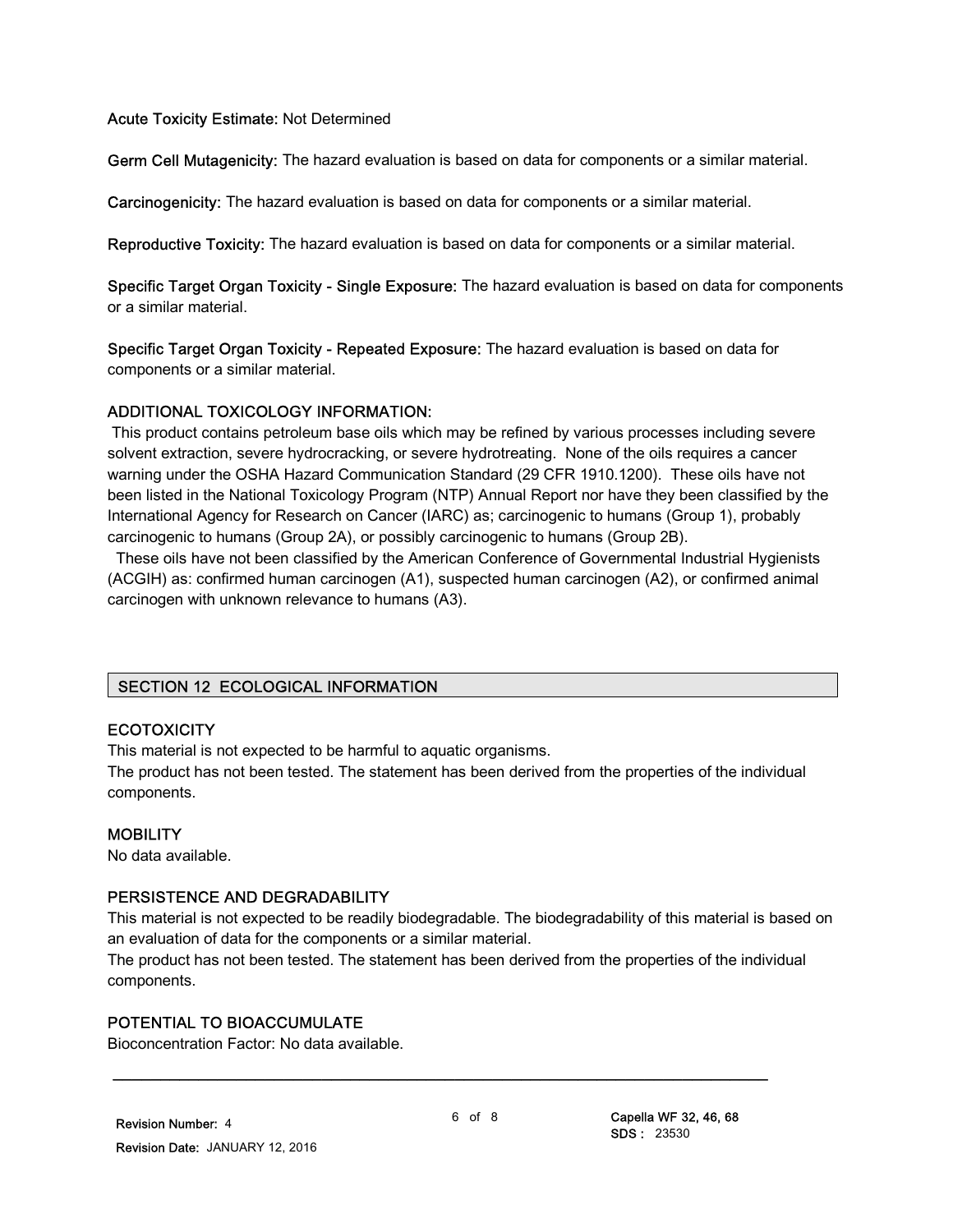Octanol/Water Partition Coefficient: No data available

#### SECTION 13 DISPOSAL CONSIDERATIONS

Use material for its intended purpose or recycle if possible. Oil collection services are available for used oil recycling or disposal. Place contaminated materials in containers and dispose of in a manner consistent with applicable regulations. Contact your sales representative or local environmental or health authorities for approved disposal or recycling methods. (See B.C. Reg. GY/92 Waste Management Act; R.R.O. 1990, Reg. 347 General-Waste Management; C.C.SM.c. W40 The Waste Reduction and Prevention Act; N.S. Reg. 51/95 and N.S. Reg. 179/96 for examples of Provincial legislation.)

#### SECTION 14 TRANSPORT INFORMATION

The description shown may not apply to all shipping situations. Consult 49CFR, or appropriate Dangerous Goods Regulations, for additional description requirements (e.g., technical name) and mode-specific or quantity-specific shipping requirements.

TC Shipping Description: NOT REGULATED AS DANGEROUS GOODS FOR TRANSPORT UNDER TRANSPORT CANADA (TDG)

IMO/IMDG Shipping Description: NOT REGULATED AS DANGEROUS GOODS FOR TRANSPORT UNDER THE IMDG CODE

ICAO/IATA Shipping Description: NOT REGULATED AS DANGEROUS GOODS FOR TRANSPORT UNDER ICAO

DOT Shipping Description: NOT REGULATED AS A HAZARDOUS MATERIAL UNDER 49 CFR

# SECTION 15 REGULATORY INFORMATION

#### REGULATORY LISTS SEARCHED:

| 01-1=IARC Group 1   | 03 |
|---------------------|----|
| 01-2A=IARC Group 2A | 04 |
| 01-2B=IARC Group 2B | 05 |
| 02=NTP Carcinogen   | 06 |
|                     |    |

 $=EPCRA 313$ =CA Proposition 65  $=$ MA RTK  $=$ NJ RTK 07=PA RTK

No components of this material were found on the regulatory lists above.

#### CHEMICAL INVENTORIES:

All components comply with the following chemical inventory requirements: AICS (Australia), DSL (Canada), EINECS (European Union), ENCS (Japan), IECSC (China), KECI (Korea), PICCS (Philippines),